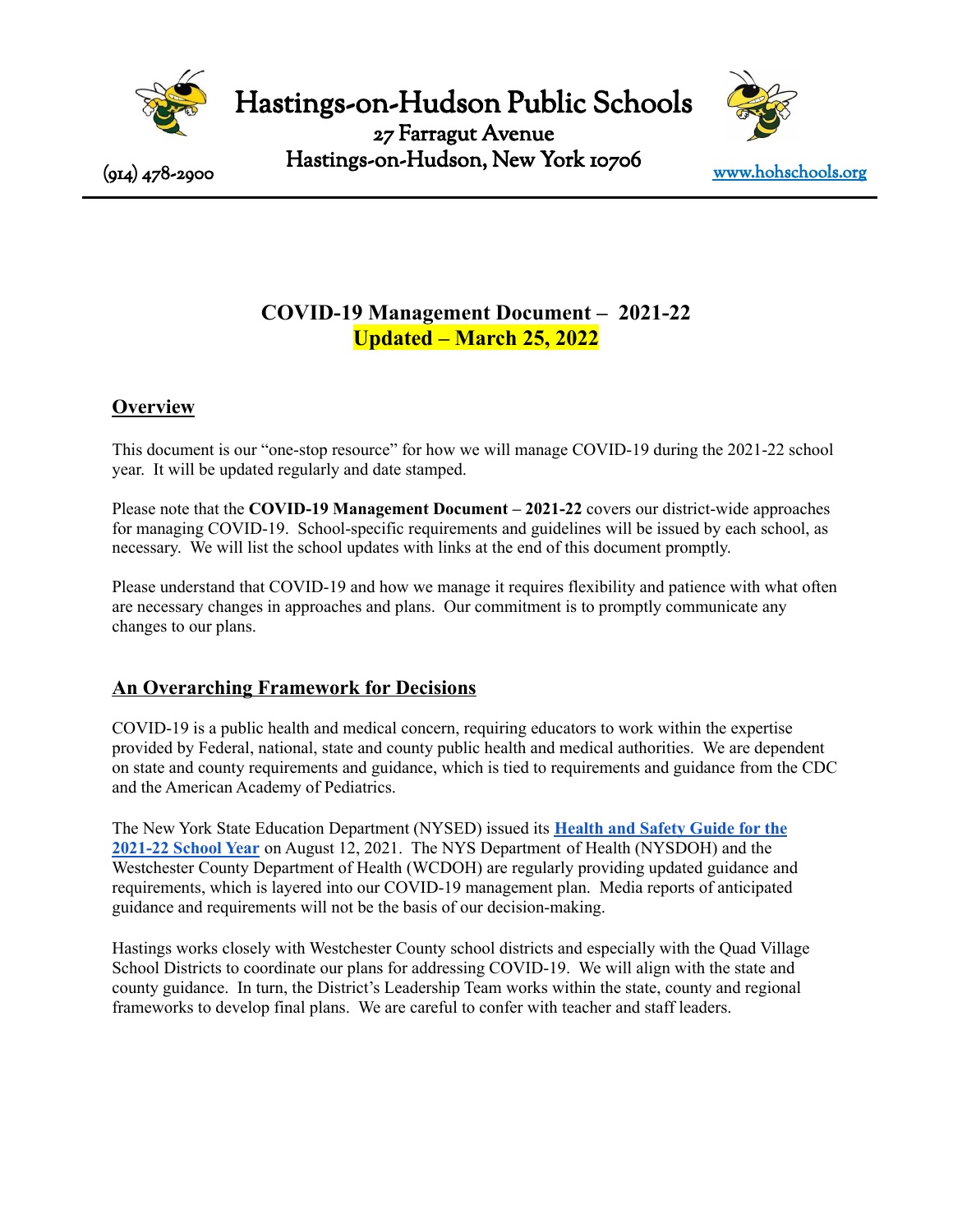## **Current Procedures**

#### 1. Hastings Will Be All In

We will have a full return to in-person instruction for all students, grades K-12, this school year. We will be fully in-person all day, every day. *(8.6.21)*

#### 2. No Remote Option

We will not be offering a Hybrid or Remote Learning option. The sole exception will be a Live Stream solution for those students in one of the following three situations:

- They have a confirmed case of COVID-19 and are out of school due to the required isolation period.
- They have a family member with a confirmed case of COVID-19.
- They require a medical exemption, due to extreme medical needs, as verified by a medical specialist and the District's medical director.

Please see the section at the end of this document for details on the Live Stream solution and eligibility for the medical exemption. *(8.6.21, 8.27.21, 12.9.21, 1.28.22 & 3.15.22)*

3. Masks

Effective March 2, 2022, mask-use became optional for all staff and students K-12.<sup>1</sup>

However, individuals who have tested positive COVID-19 will have a required period of mask-use as follows:

Individuals who test positive for COVID-19 are required to self-isolate for a period of five (5) days, with day "0" being the first day of symptoms or the positive test. Individuals may return to school/work following the five-day isolation if their symptoms have lessened and they have been fever-free for at least 24 hours. Upon returning to school, individuals must wear masks during Days  $6 - 10$  of their isolation period.<sup>2</sup> This will be an honor system; we will not track the individual mask-use.

*(8.13.21, 8.29.21, 1.28.22 & 3.15.22 )*

4. Vaccinations for Students

We strongly encourage vaccinations for all eligible students. Vaccinations are a game-changer for ensuring sustained, in-person schooling. We know that a very high percentage of age-eligible students are fully vaccinated. Similarly, we encourage boosters for age-eligible students.

To confirm, "fully vaccinated" is defined as having the full COVID-19 vaccine regime (either one or two doses, based on the type of vaccine) and, if age-eligible, having received a booster. "Unvaccinated" is defined as either (1) not receiving the full COVID-19 vaccine regime (either one or two doses, based on the type of vaccine); or, (2) having received the full vaccine regimen, but not yet boosted if age-eligible. *(8.13.21, 8.20.21, 9.3.21, 1.28.22, 2.7.22 & 3.15.22)*

<sup>1</sup> "**[New Masking Guidance Update](https://coronavirus.health.ny.gov/system/files/documents/2022/03/school-guidance-03.01.22_0.pdf),**" pp. 2-3, NYSDOH, March 1, 2022.

<sup>2</sup> "**[New Masking Guidance Update](https://coronavirus.health.ny.gov/system/files/documents/2022/03/school-guidance-03.01.22_0.pdf),**" p. 1, NYSDOH, March 1, 2022.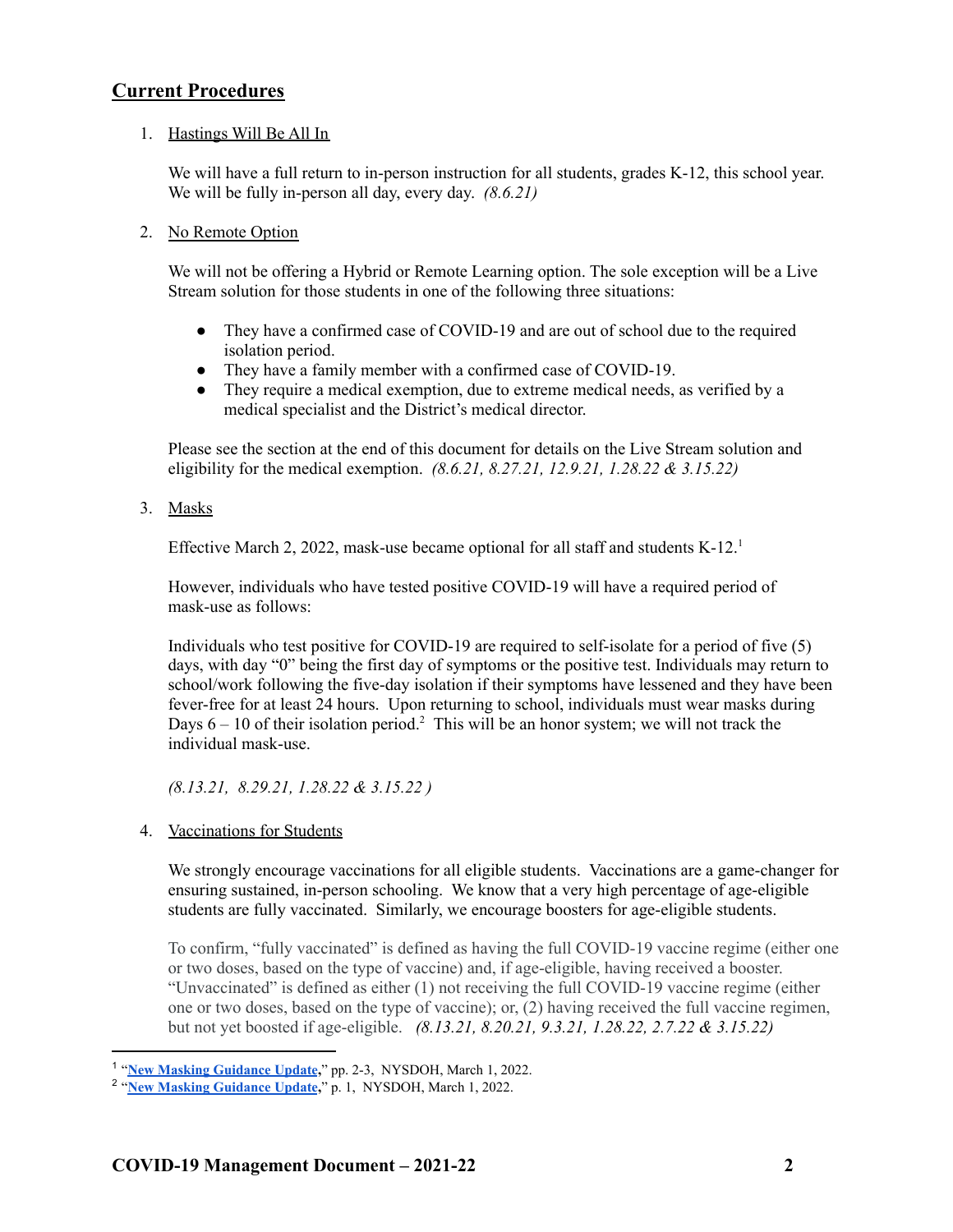#### 5. Vaccinations or Mandated Testing for Employees

On September 2, 2021, the New York State Department of Health (NYSDOH) mandated weekly testing of all teachers, staff and administrators for COVID-19. Employees who provide documentation that they are fully vaccinated may opt-out of the weekly testing requirement. Through state records, we now know that over 86 percent of all Hastings employees are fully vaccinated, with the vaccination percentage among staff working directly with students over 95 percent. These percentages will increase as we continue to review records of those not listed as vaccinated, and the new mandate encourages unvaccinated employees to obtain a vaccination. Unvaccinated employees were notified individually on September 22, 2021 how to comply with mandated testing if they remain unvaccinated. The NYSDOH requirement that employees be fully vaccinated or tested weekly will provide all employees and students essential protections. *(8.13.21, 8.20.21, 9.3.21 & 9.22.21)*

### 6. Physical Distancing & Contact Tracing

Formerly known as social distancing, physical distancing within classrooms, lunchrooms and other internal spaces will be three feet when possible. 3

Per the NYSDOH, due to masks now being optional, the parameters for identifying close contacts will be broader. For example, due to masks not being worn by some school community members, those who have 15 minutes or longer of contact within a six (6) foot radius of an individual will be considered close contacts. This is an increase from the three (3) foot radius which was applied when masks were required. However, per the NYSDOH, schools are not required to "rearrange the physical footprint or space students six feet apart." 4

For the immediate future, the District will continue to perform contact tracing for each positive case of COVID-19. To the greatest degree possible, we will be informing close contacts who are unvaccinated. *(8.13.21, 9.22.21 & 3.15.22)*

### 7. COVID-19 Optional Surveillance Testing

We are partnering with the Westchester County Department of Health (WCDOH) on a regional approach to surveillance testing, which will be district-based. Details on the year-long optional program were sent to staff and families on September 20, 2021 and may be found **[HERE](https://myemail.constantcontact.com/Important-Surveillance-Testing-Information.html?soid=1116660112640&aid=AzmqRH1kiKw)**. Once you have signed up for the program, please hold to your commitment. (*8.20.21, 9.3.21 & 9.22.21)*

#### 8. Hastings Test-to-Stay Program

With quarantines no longer required, the District will no longer operate a Test-to-Stay (TTS) program. Rather, the District will provide home COVID-19 test kits to unvaccinated individuals determined to be close contacts for recommended daily testing for a period of five (5) days after the last exposure. Please note: the daily testing will be only for unvaccinated individuals. Test kits will be available in each school's health office.

<sup>&</sup>lt;sup>3</sup> "[New Masking Guidance Update,](https://coronavirus.health.ny.gov/system/files/documents/2022/03/school-guidance-03.01.22_0.pdf)" p. 3, NYSDOH, March 1, 2022.

<sup>4</sup> "**[New Masking Guidance Update](https://coronavirus.health.ny.gov/system/files/documents/2022/03/school-guidance-03.01.22_0.pdf),**" p. 3, NYSDOH, March 1, 2022.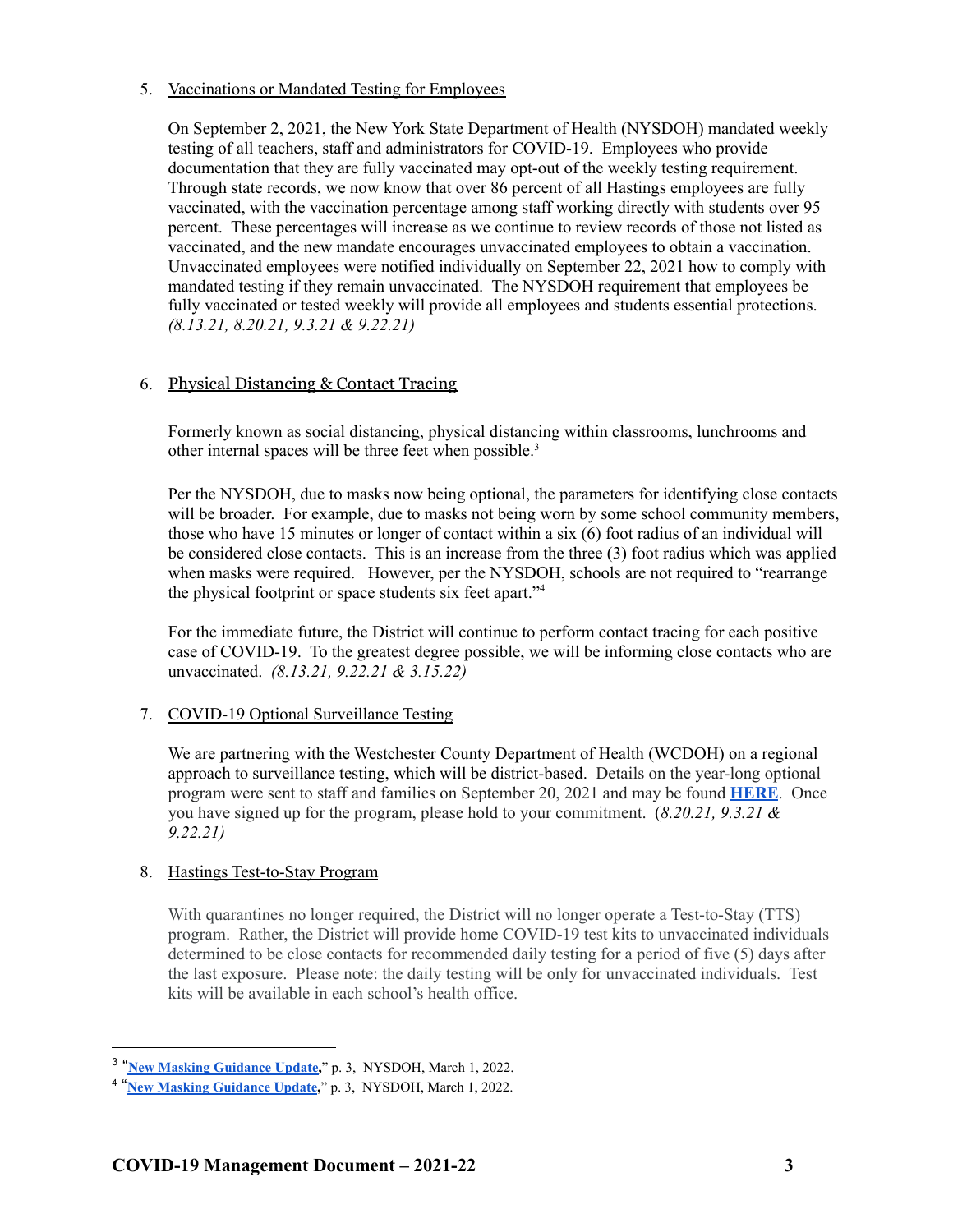- Farragut Complex Health Office to **[cipollinaj@hohschools.org](mailto:cipollinaj@hohschools.org)**
- Hillside's Health Office to either **[kowalskig@hohschools.org](mailto:kowalskig@hohschools.org)** or **[feeneyp@hohschools.org](mailto:feeneyp@hohschools.org)**

*(1.18.22, 2.7.22 & 3.15.22)*

#### 9. Quarantine & Isolation Requirements

Quarantine – Per the NYSDOH, we are no longer quarantining exposed students or staff. Exposed, asymptomatic individuals, regardless of vaccination status, may remain in school. It is recommended that such individuals appropriately wear a well-fitted mask and undergo recommended testing. These individuals may participate in school-based extracurricular activities and may also continue to ride the school bus. 5

Isolation – Individuals who test positive for COVID-19 are required to self-isolate for a period of five (5) days, with day "0" being the first day of symptoms or the positive test. Individuals may return to school/work following the five-day isolation if their symptoms have lessened and they have been fever-free for at least 24 hours. Upon returning to school, individuals must wear masks during Days  $6 - 10$  of their isolation period.<sup>6</sup> This will be an honor system; we will not track the individual mask-use.

*(8.13.21, 9.10.21 1.18.22, 1.28.22, 2.7.22 & 3.15.22)*

#### 10. Testing Requirements If Out With COVID-19 Symptoms

Individuals who are ill should always stay home. Home testing is encouraged at the onset of symptoms and the individual should remain home when symptomatic. They may return to school the following day if their symptoms have improved and the parent/guardian has communicated with the school nurse about negative home COVID-19 test results. Home antigen COVID-19 tests are now acceptable to document a negative result. Free test kits are available in each school's health offices. *(8.13.21, 9.10.21 & 3.15.22 )*

11. Lunchroom & Meal Times

As of March 7th, schools resumed traditional lunch experiences with fewer restrictions on physical distancing. At Farragut Middle School and Hillside, table barriers will no longer be used. At Hillside, classes will eat snacks together in classrooms or outdoors, as has been traditionally done. *(8.20.21, 8.27.21, 9.3.21, 9.10.21, 3.15.22)*

#### 12. Barriers

We will not have barriers on desks or in classrooms other than when requested by individual students or staff. The requests may only apply to the individual's desk. We will maintain barriers in public facing spaces, such as at the security desks and in building and central offices. *(8.13.21)*

13. Annual Honor Commitment to Healthy Practices

<sup>5</sup> "**[New Masking Guidance Update](https://coronavirus.health.ny.gov/system/files/documents/2022/03/school-guidance-03.01.22_0.pdf),**" p. 3, NYSDOH, March 1, 2022.

<sup>6</sup> "**[New Masking Guidance Update](https://coronavirus.health.ny.gov/system/files/documents/2022/03/school-guidance-03.01.22_0.pdf),**" p. 1, NYSDOH, March 1, 2022.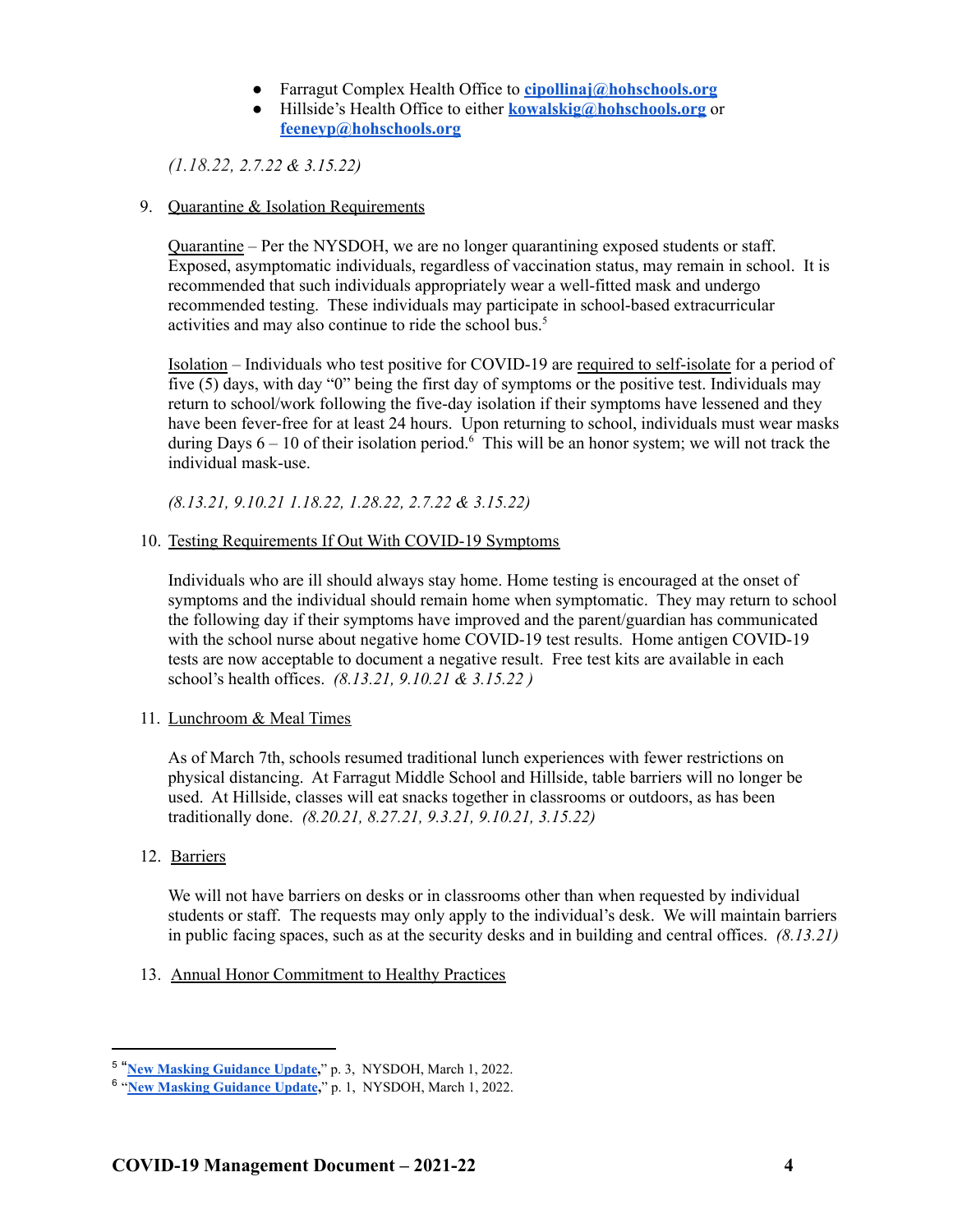Last year's daily attestation of health will be replaced by an "Honor System Agreement," in which staff and families commit at the start of the school year to daily home health checks before coming to school and to stay home if not well. Staff and families will not submit a daily record of their home health checks. It is an Honor System. The Honor System Agreement was sent to all families and staff on August 27, 2021 as part of the Superintendent's Weekly Community Update. A link to the document is **[HERE](https://www.hohschools.org/cms/lib/NY01913703/Centricity/Domain/134/9-23-21%20Shared%20Commitment%20to%20Health%20and%20Well-Being.pdf)**. *(8.27.21 & 9.23.21)*

#### 14. Busing Procedures

Mask-use is optional on all school buses. Assigned seating will continue for Hillside and 5th grade students. *(8.13.21 & 3.15.22)*

#### 15. Ventilation and Facility Cleaning/Disinfection

We will continue to ensure air quality through the ongoing use of the upgraded ventilation systems. We will continue the additional cleaning and disinfection practices instituted last year throughout each building several times per day. *(8.6.21)*

#### 16. Parent/Family Visitors and Meetings

During the School Day – As of Wednesday, March 30, family and visitors will be allowed in the schools during the formal day. In keeping with best practices for security and safety, family and visitors must schedule an appointment ahead of time with specific teachers or administrators. When in the building, visitors will need to go to the specific classroom or office solely. We are not able to have parents and other visitors in the schools unannounced and unescorted. Procedure details include:

- a. Family/visitor schedules a visit with the specific teacher or administrator;
- b. Family/visitor checks in at the school's security desk for the scheduled visit;
- c. If unscheduled, an administrator will be called by the security guard, and the parent/visitor waits at the security desk until greeted;
- d. Family/Visitor is met by the teacher/administrator at the security desk and escorted to the meeting/gathering location;
- e. When done, the family/visitor is escorted back to the main entrance to the school.

Group events and activities for families during the school day will be announced by each principal. *(3.25.22)*

After-School – As of March 15, we allowed full access for audiences and spectators to after-school extracurricular events and programs. As always, we will attempt physical distancing at events as much as possible and masks may be worn by any individual. *(8.27.21, 9.3.21, 11.19.21, 3.15.22)*

#### 17. Spectators/Audiences

Spectators and audiences now are allowed at athletic, musical and theater events (indoor and outdoor). *(8.27.21, 9.10.21, 11.19.21 & 3.15.22)*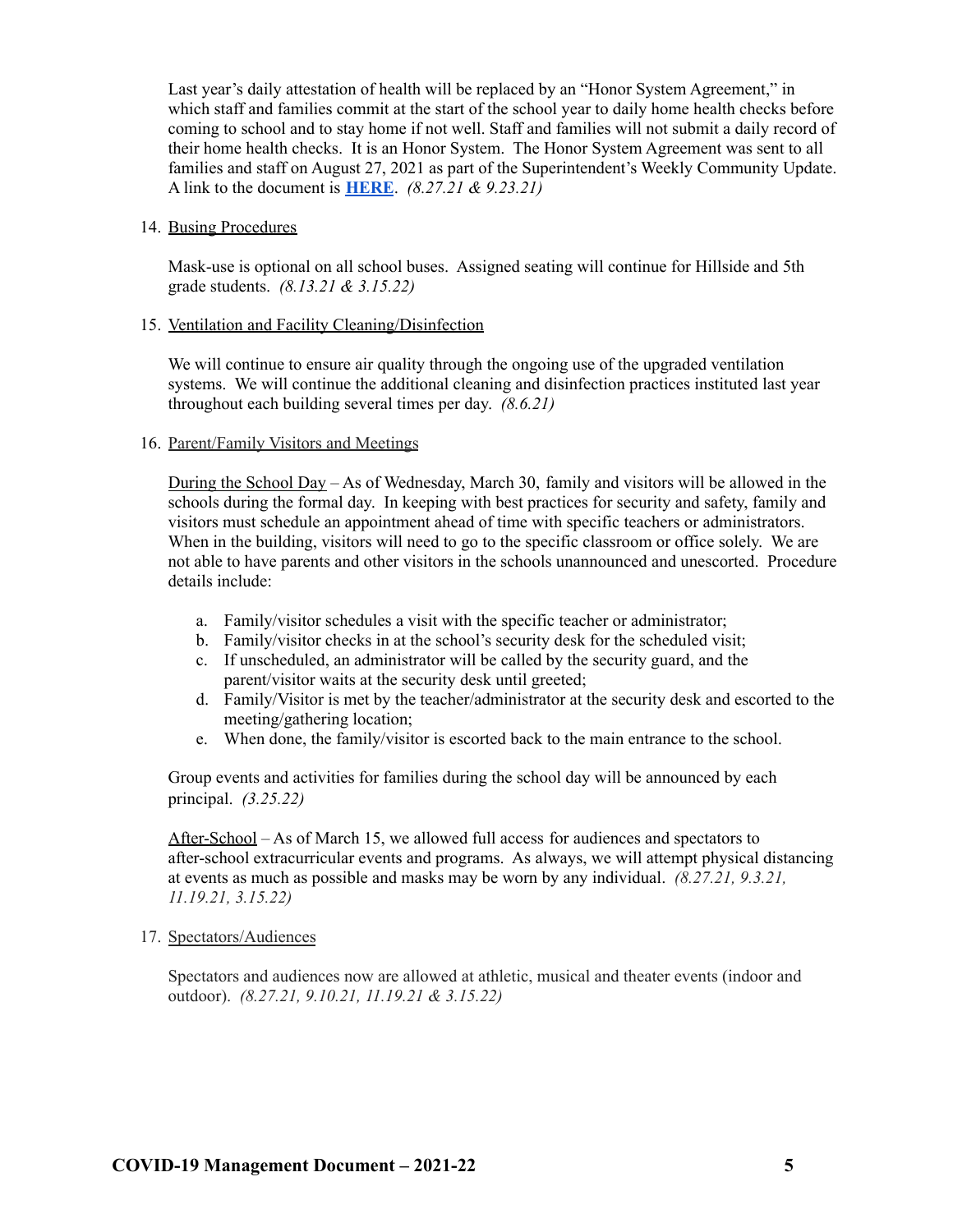# **Live Stream Solution**

#### **Eligibility for Classroom Livestream**

The Hastings Public Schools are operating with full (in-person) instruction for the 2021-2022 school year. Live streaming of instruction from the classroom will only be available to students in three situations:

- They have a confirmed case of COVID-19 and are out of school due to the required isolation period.
- They have a family member with a confirmed case of COVID-19.
- They require a medical exemption, due to extreme medical needs, as verified by a medical specialist and the district's medical director.

Students who are absent from school will not have the ability to attend classes remotely.

Please send the NYS-mandated quarantine orders or doctor's note confirming quarantine to the respective school health office. If neither of these are available, a letter with signature from parent or guardian stating the date of exposure and quarantine dates is required.

- Farragut Complex Health Office at **[cipollinaj@hohschools.org](mailto:cipollinaj@hohschools.org)**
- Hillside's Health Office at **[kowalskig@hohschools.org](mailto:kowalskig@hohschools.org)** or **[feeneyp@hohschools.org](mailto:feeneyp@hohschools.org)**

#### **When Is A Student** *NOT* **Eligible for Live Stream Learning?**

Students will not be able to have classes live streamed when they are:

- 1. Home due to illness other than COVID-19.
- 2. Self-imposed quarantine or isolation.
- 3. Students absent from school for none illness or none COVID-19 reasons.

#### **How To Request Live Stream Learning when Deemed Eligible**

- 1. Call/email the respective school health office to notify the school of the situation and request live stream learning.
- 2. Health Office nurses will follow up, confirm, and notify administration.
- 3. All requests will be received on school days, Monday-Friday by 1:00 PM. Live stream learning will be set up for eligible students on the subsequent school day, not the day of notification.
- 4. Attendance will be adjusted accordingly.
- 5. While in live stream learning, teachers are not expected to interact with students who are at home. Instructional materials will be shared via Google Classroom. Special arrangements can be made for pick up, if necessary.

## **Medical Exemption for Live Stream Learning**

Effective January 10, 2022, the administration implemented a procedure for reviewing requests for limited Remote Learning (live stream only) for extreme medical reasons. The procedure was developed in consultation with the district's Medical Directors, who consider it a rare necessity, but one that is important to consider on a limited basis.